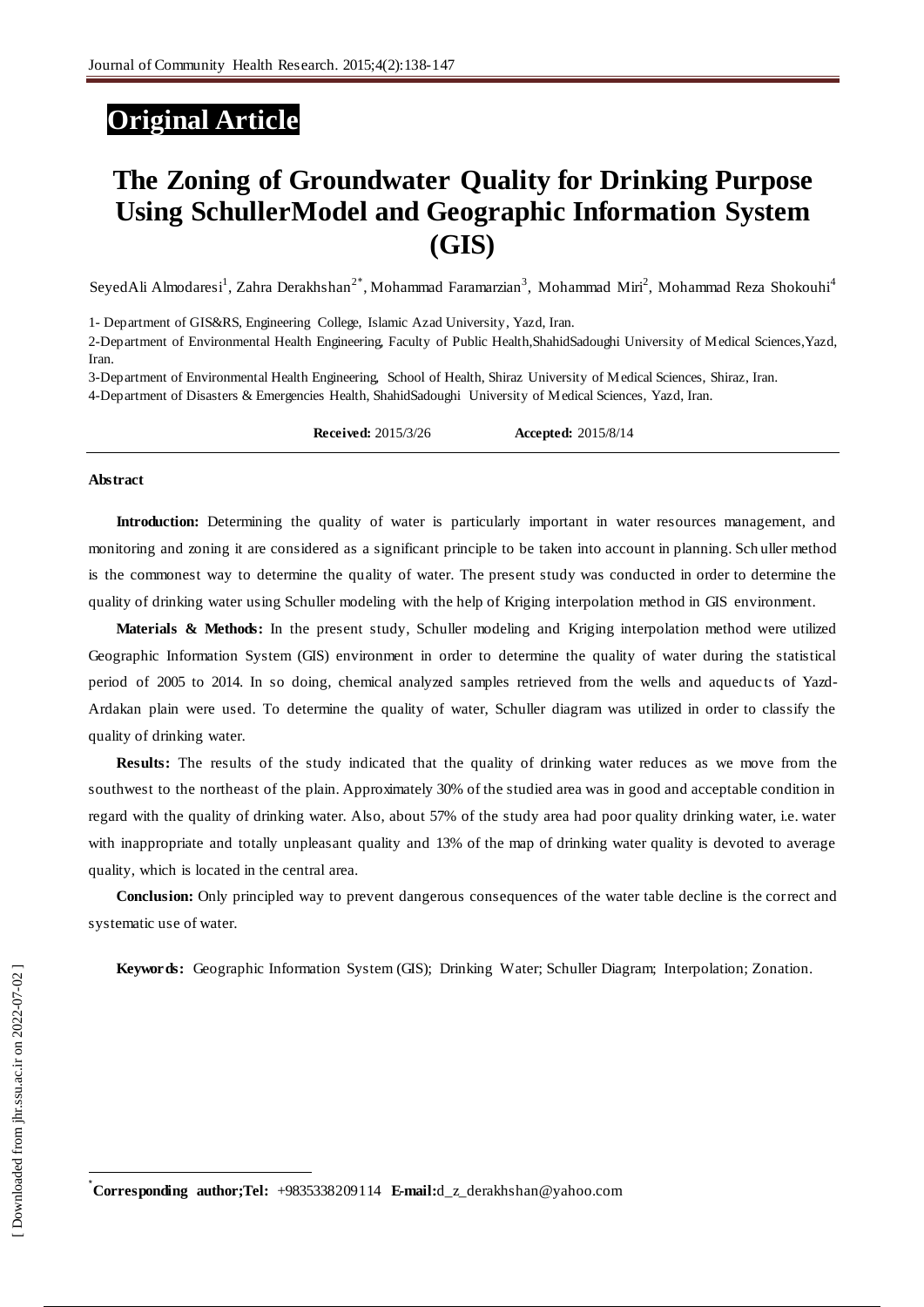## **Introduction**

A source of clean water should be able to provide the given community with sufficient clean water. This goal can be met if the health authorities regularly monitor and control the resources in order to take action in case of any possible contaminants  $[1, 2]$ .

The chemical quality of water us related to the presence of hardness ions especially water-soluble cations and anions. Specific standard amount and the maximum acceptable levels of these agents have been determined. Hardness ions of water are the most important and abundant agents that human body is not sensitive to them. Among cations and anions that are soluble in water in order of importance are cations like magnesium, calcium, strontium, iron, aluminum, manganese, and copper and anions like carbonate, bicarbonate, chloride, sulfate, silicate, and  $n$ itrate<sup>[2, 3]</sup>.

Accurate identification and selection of water resources play a highly important and effective role in reducing occurrence of water-related problems and diseases. A water resource that has healthier quality and provides the consumer with water at less cost has priority over other water resources<sup>[4, 5]</sup>.

High density of minerals in water is one of the causes of groundwater contamination, which has been taking and increasing trend in recent years due to population growth, an increase in wastewater production, and a decrease in the level of groundwater. If the density of minerals in drinking water exceeds an acceptable limit, it can cause health hazards<sup>[6, 7]</sup>. Therefore, the present study was aimed at zoning the quality of water in terms of its quality in Taft County and

indentifying appropriate and inappropriate regions for exploitation of its groundwater resources.

Schuller method is the commonest way to determine the quality of water  $[4, 8]$ . In determining the quality of water using this method, the first step is to select an appropriate model to zone and interpolate the data. Many studies have been conducted on spatial analyses and interpolation and zonation methods by researchers like Laslett et al (1987)<sup>[9]</sup> and Weber and Englund (1992)<sup>[10]</sup>. The results of these studies indicated the high accuracy of Kriging interpolation methods.

As an appropriate tool, Geographic Information System (GIS) due to its ability and advantages in solving different problems can help the researchers in investigating different methods of interpolation<sup>[11]</sup>. The present study was conducted in order to determine the quality of drinking water using Schuller modeling with the help of Kriging interpolation method in GIS environment in the statistical period of 2005 to 2014.

## **Materials and Methods**

Yazd-Ardakan plain with an area of  $8050 \text{ km}^2$  is located between longitude 53 degrees and 46 minutes and latitude 31 degrees and 55 minutes in the center of Yazd Province. It borders SiahKooh desert to the north, sub-basin of Kharanaq to the east, ShirKooh Mountain to the south, and subbasin of Taqestan and Nadushan to the west. The highest point of the area is the peak of ShirKooh (4075 m) and the deepest spot is 970 m. The average height of the area is 1565 m above sea level. Entrance of groundwater to the area is located in ShirKooh Mountain and the plain outlet is located in the north at the border of sub-basin of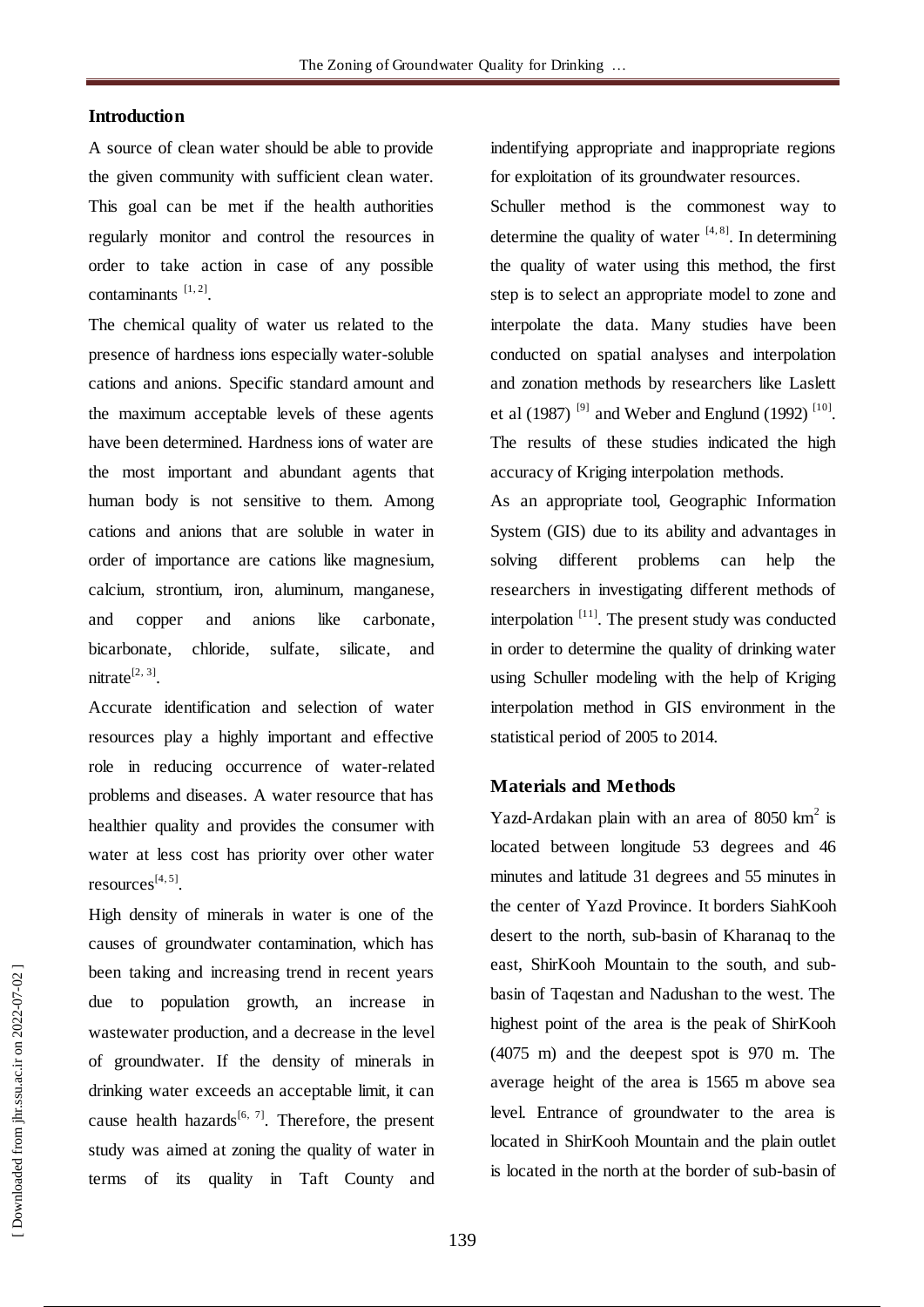SiahKooh<sup>[7]</sup>. The general direction of groundwater is from south toward north (Fig.1).



**Fig. 1**. The location of Yazd-Ardakan Plain in the country and Yazd Province

## **Data collection**

In this study, the samples of 88water resources provided by Regional Water Organization were used. To assess the changes of groundwater quality, the TDS, TH, Na, Cl and  $SO_4$  in 88water resources were calculated according to Schuller model in GIS environment during 2005 to 2014. Finally, WHO standards were used to compare and investigate the quality status of water.

In the present study, the results of chemical analysis of 88 water resources including wells,

springs, and aqueducts in the region were utilized. Interpolation was carried out by Kriging method. The zonation method of determining the quality of water was conducted using Schuller model. In this Classification presented in Table 1, five parameters of levels of sulfate, chloride, sodium, total hardness, and total dissolved solids were taken into consideration. Therefore, the quality of water was classified into 5 groups of good, acceptable, average, inappropriate, totally unpleasant, and undrinkable .

Table 1. Classification of the quality of water according to Schuller method [6,12]

| Category                  | <b>TDS</b> | TH        | Na       | Cl        | $SO_4$    | <b>Score</b>   |
|---------------------------|------------|-----------|----------|-----------|-----------|----------------|
| Good                      | &500       | < 250     | < 115    | <175      | < 140     |                |
| Acceptable                | 500-1000   | 250-500   | 115-230  | 175-350   | 140-280   | $\overline{c}$ |
| Average                   | 1000-2000  | 500-1000  | 230-460  | 350-700   | 280-560   | 3              |
| <b>Inappropriate</b>      | 2000-4000  | 1000-2000 | 460-920  | 700-1400  | 560-1120  | 4              |
| <b>Totally Unpleasant</b> | 4000-8000  | 2000-4000 | 920-1840 | 1400-2800 | 1120-2240 | 5              |
| Undrinkable               | >8000      | >4000     | >1840    | >2800     | >2240     | 6              |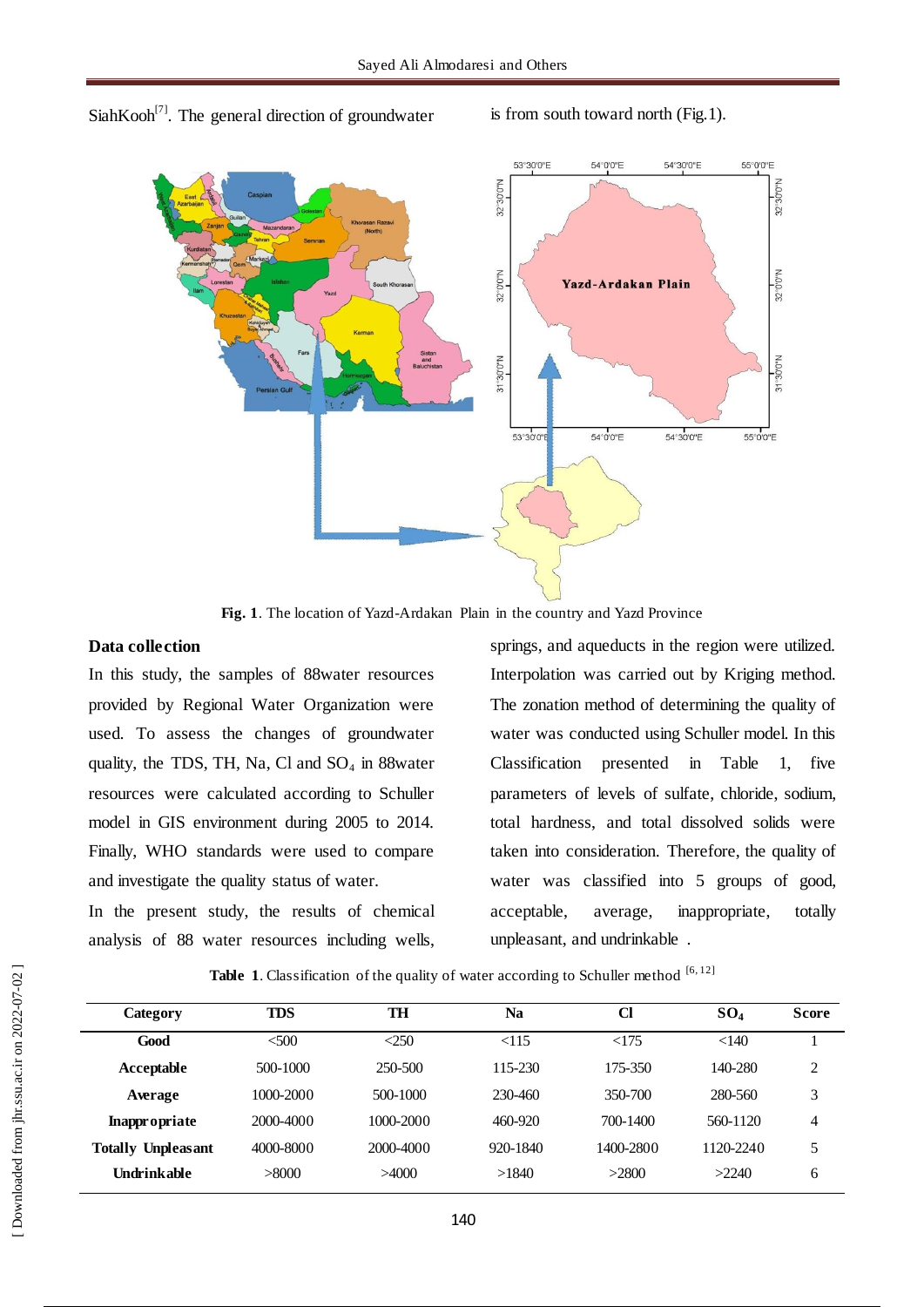The method of measurement or spatial data collection is to form natural phenomena in GIS environment. When phenomena are collected as points, different methods can be utilized to construct layers out of them, this process is called interpolation. Interpolation methods employ a set of different mathematical and statistical models to predict unknown values. What is certain is the similarity of unknown points to the nearest known points or the principle of the nearest neighbor is the basis of interpolation methods. How this principle can be utilized depends on the selected model whose details are explained  $[11, 12]$ .

#### **Interpolation Concepts**

In GIS analysis methods, spatial data are classified into two types whose understanding is particularly important. These types are called discrete and discontinuous, which are generally called categorical absolute data. That is, the borderline between these data in the nature can accurately be defined and stored in both forms of raster and vector, such as lake, a building, a road, etc. However, continuous data have integrity in nature and any position on the surface of the ground has a measure of them. For example, temperature is a continuous type of data and can be measured in any point. Gradient direction of features is another type of continuous data that can be measured using directions of north, south, etc. Liquid matters like runoff are also continuous data which can be measured and has direction [11, 13] .

Continuous data cannot be measured at all levels because of their continuity; therefore, they are retrieved through samples. Measuring the continuous variable in areas that are not sampled in the area that point observations are distributed is called interpolation. Interpolation in fact shows spatial variations of a continuous variable. In other words, interpolation is to measure the value of the phenomena in locations that are not sampled using the known data of the neighbor pints. Neighbor points may be distributed in a regular or irregular pattern in the area. Therefore, in continuous phenomena, interpolation is utilized to convert the data of the observed points. The output of interpolation can be utilized as a map or layer in GIS analysis  $[11, 13, 14]$ .

The accuracy extent of the interpolation results depends on spatial accuracy, the number and distribution of the known points, and the selected model. Best results can be achieved when the behavior of the mathematical function is similar to that of the given phenomenon. On the other hand, since interpolation is the descriptive value of unknown points in a region according to some known points, the sampling method is chosen in accordance with the target phenomenon. Most continuous data in nature are directional and their concentration is not equal.

#### **Data Process using Kriging Model**

This method is the most important and extensive method of interpolation, which is based on statistical models and relations. The raster layer constructed by this method shows a highly accurate surface (This method produces the best and most accurate output in mountainous areas). Unlike other methods, Kriging method is a global method. That is, in this method all observations of the target area are utilized. Kriging-based Interpolation methods provide more rational results compared to typical methods. At the same time, due to the special nature dominating the soil and random expansion and formation of earth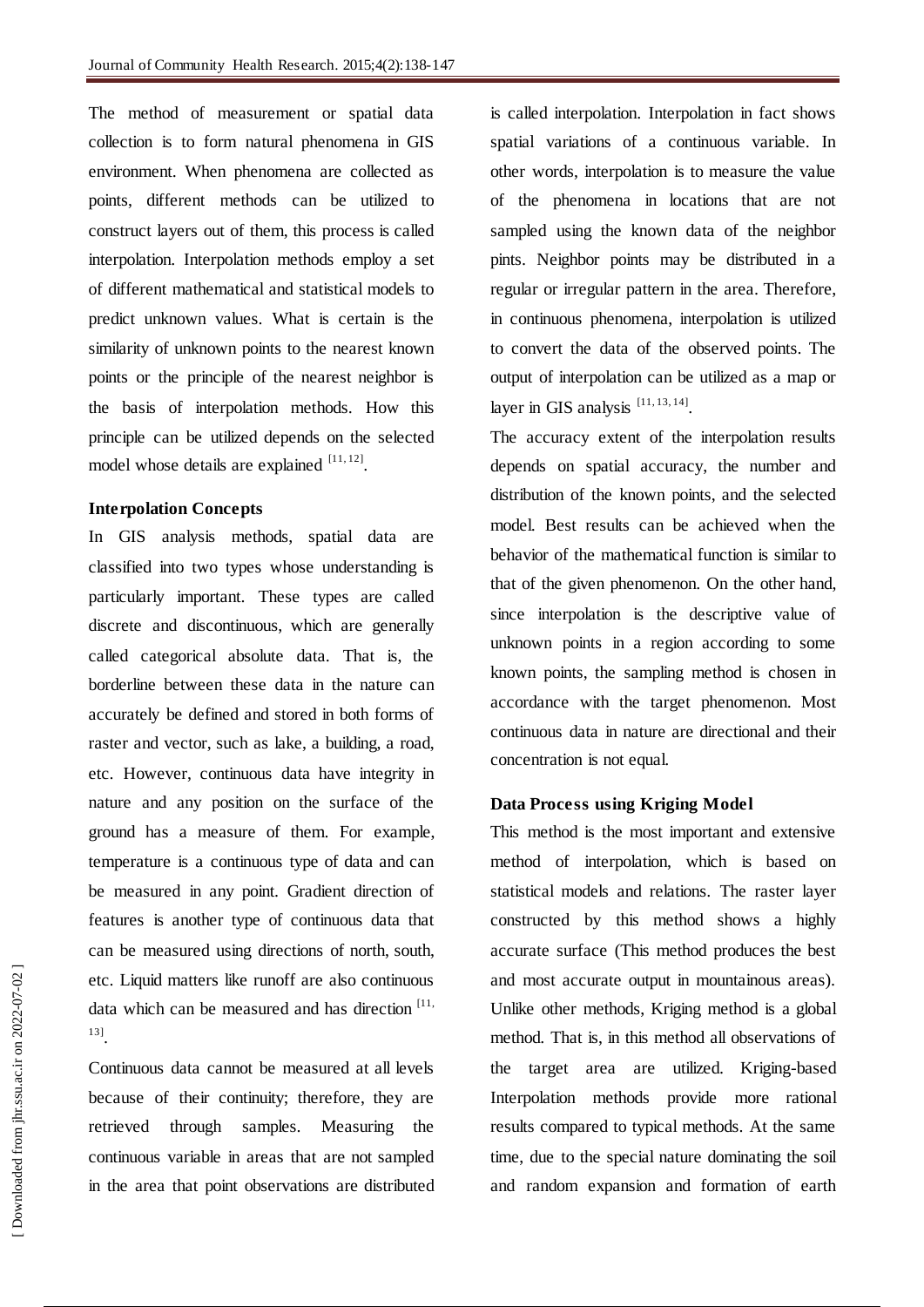layers, selecting the most appropriate method should be based on conformity of the data and the obtained results with the real data. Therefore, final decision requires conformity between the data and the number of local sampling  $[11, 13, 15]$ .

## **Results**

In order to examine and determine the quality of groundwater in the present study, Schuller modeling and Kriging interpolation technique were used to prepare the map of the parameters of this model. In so doing, an interpolation map was prepared for any of the 5 parameters of the model in the target region. Afterwards, the maps were classified according to Table 1 (Fig. 2). The obtained results and statistics of the model parameters are presented in Table 2.

| <b>Quality of Water</b>   |        |        | Area (Hectare) |            |           |
|---------------------------|--------|--------|----------------|------------|-----------|
|                           | Cl     | Na     | $SO_4$         | <b>TDS</b> | <b>TH</b> |
| Good                      | 529665 | 395258 | 365747         | 156948     | 2755      |
| Acceptable                | 173403 | 272088 | 371895         | 489961     | 817734    |
| Average                   | 253501 | 239093 | 436373         | 311602     | 546430    |
| Inappropriate             | 393459 | 637649 | 729634         | 688453     | 952865    |
| <b>Totally Unpleasant</b> | 771731 | 573027 | 423121         | 679806     | 6986      |
| Undrinkable               | 205011 | 209655 | $\theta$       | $\theta$   | 0         |

Table 2. Information of parameters of Schuller model [12]

Through examining the changes of Schoeller model parameters during the statistical period of 2005 to 2014, it was found that the components of Cl, TDS and TH which are the main parameters of Schoelle  $rmodeI<sup>[15]</sup>$  have a lot of changes in the study area and their increasing makes a significant role in the quality of drinking groundwater. In 2005, in the study area, the level of TDS was 3 times more than the permissible level and was equal to 1488 mg/l. In 2014, its level was 2794 mg l which is 6 times more than the permissible level. Therefore, it affects and reduces the water quality in the region. In 2014, in the study area, the level of TH was equal to 496 mg l. In 2014, its level was 915 mg l which is 2 times more than the permissible level. This increase reflects the hardness of groundwater and its low quality in the study area.

The amount of chloride in the region has an upward trend. This makes the region has the highest level of chlorine belonging to a quite unpleasant class. Water in arid and semi-arid regions contains a large amount of chlorine. By using such water, a large amount of chloride is compacted in agricultural soils. The excessive increase of chloride in the soil makes the plants toxic and prevents their biological activity. In this way, it plays an important role in land destruction. During the statistical period, the components of SO<sup>4</sup> and Na have downward trend and have the lowest effect on groundwater quality in the region. Table 3 shows the minimum, maximum and the average level of groundwater quality components in Yazd-Ardakanplain. In order to prepare the final map of zonation, the sum of the 5 parameters of Schuller model was used to construct the initial map, and then by classifying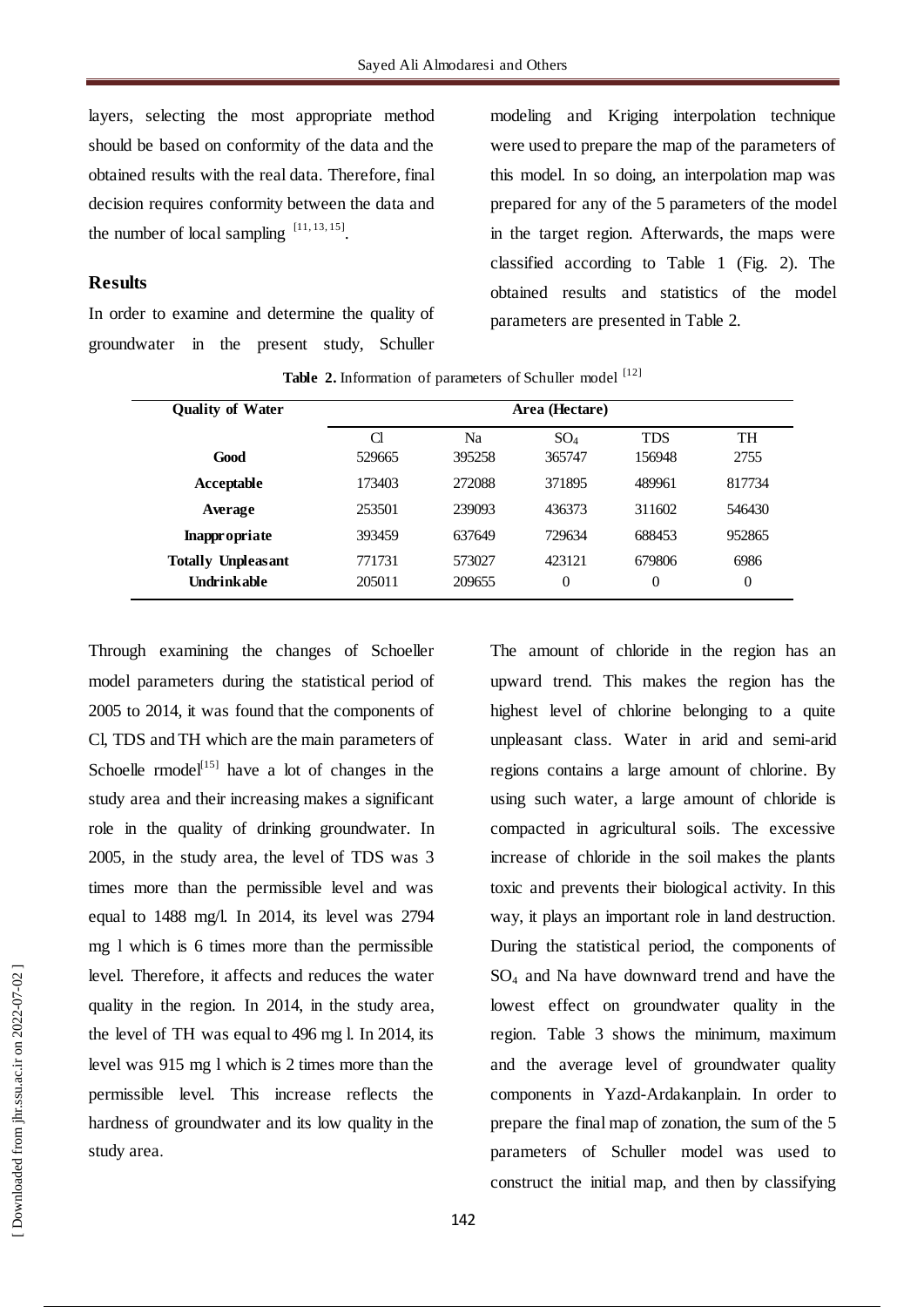it, the final zonation map was prepared. (Fig. 2). Through investigating the maps obtained by Schuller model, the move from the western part of the region toward its eastern part shows a

decrease in groundwater quality. The results related to groundwater quality zoning map of the study area, using Schuler, is summarized in (table 4).





**Fig. 2.** The map of 5 parameters of Schuller model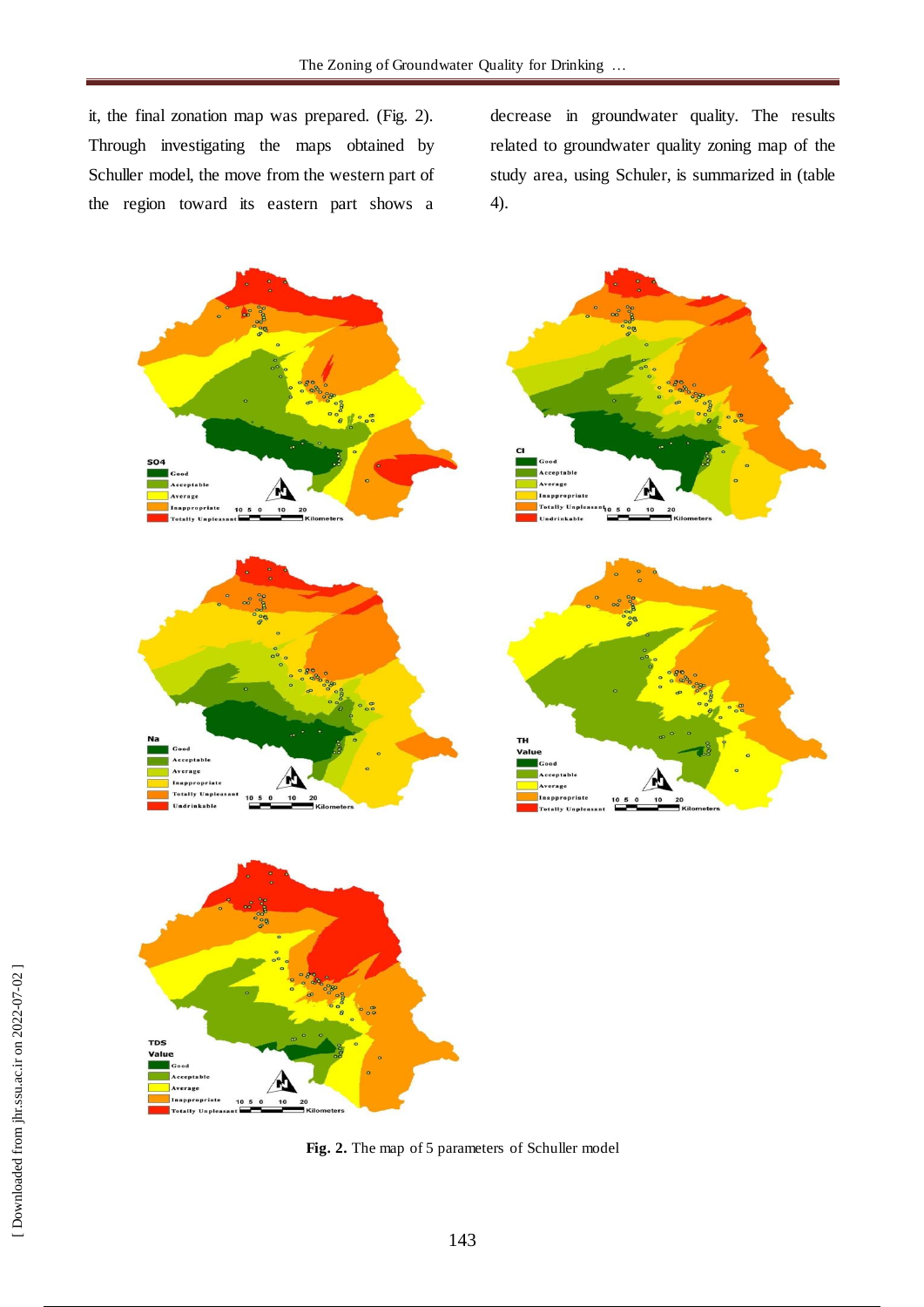| Year | Level                   | TH      | <b>Na</b>      | SO <sub>4</sub> | $\mathbf{C}$   | <b>TDS</b> | <b>Year</b> | Level   | <b>TH</b> | <b>Na</b>      | SO <sub>4</sub> | $\mathbf{C}$ | <b>TDS</b> |
|------|-------------------------|---------|----------------|-----------------|----------------|------------|-------------|---------|-----------|----------------|-----------------|--------------|------------|
|      |                         | (mg/l)  | (mg/l)         | (mg/l)          | (mg/l)         | (mg/l)     |             |         | (mg/l)    | (mg/l)         | (mg/l)          | (mg/l)       | (mg/l)     |
| 2005 | $\overline{\text{Min}}$ | 14660.  | $\overline{4}$ | 0.76            | $\overline{2}$ | 251.67     | 2010        | Min     | 232.58    | 4.06           | 1.11            | 3.72         | 551.05     |
|      | Max                     | 1747.18 | 130.12         | 30.74           | 94.36          | 7393.41    |             | Max     | 1524.04   | 105.87         | 26.92           | 69.82        | 5734.91    |
|      | Average                 | 496.29  | 48.22          | 6.25            | 14.32          | 1488.80    |             | Average | 750.32    | 48.43          | 7.21            | 15.21        | 2256.65    |
| 2006 | Min                     | 170.15  | $\mathfrak{Z}$ | 0.13            | 2.54           | 267.78     | 2011        | Min     | 349.72    | 2.41           | $\overline{2}$  | 3.54         | 220.41     |
|      | Max                     | 9163.33 | 115.19         | 29.04           | 146.08         | 1828.54    |             | Max     | 9592.34   | 122.79         | 35.09           | 119.72       | 2358.31    |
|      | Average                 | 1756.16 | 18.18          | 6.63            | 51.53          | 501.52     |             | Average | 2976.87   | 38.36          | 13.12           | 53.87        | 863.68     |
| 2007 | Min                     | 343.26  | $\mathbf{1}$   | 1.39            | 3.92           | 221.71     | 2012        | Min     | 526.56    | $\overline{4}$ | 1.37            | 4.88         | 268.30     |
|      | Max                     | 6021.81 | 72.73          | 31.91           | 147.86         | 1451.81    |             | Max     | 5771.70   | 126.93         | 28.15           | 150.68       | 1266.93    |
|      | Average                 | 1949.19 | 12.23          | 7.71            | 59.59          | 516.54     |             | Average | 2365.21   | 32.54          | 9.1             | 22.36        | 640.99     |
| 2008 | Min                     | 638.73  | 3.70           | 2.59            | 1.19           | 240.28     | 2013        | Min     | 341.02    | 1.5            | $\overline{2}$  | 1.42         | 206.14     |
|      | Max                     | 5068.49 | 64.01          | 21.48           | 10.66          | 1581.7     |             | Max     | 6824.18   | 90.45          | 25.11           | 81.01        | 2193.74    |
|      | Average                 | 1822.7  | 11.34          | 8.18            | 7.65           | 515.55     |             | Average | 2649.92   | 14.28          | 11.22           | 25.09        | 881.51     |
| 2009 | Min                     | 810.96  | 6.36           | 3.21            | 2              | 389.63     | 2014        | Min     | 396.01    | 1.68           | 1.37            | 2.45         | 203.60     |
|      | Max                     | 5987.39 | 72.88          | 31.45           | 36.86          | 1700.19    |             | Max     | 6548      | 74.20          | 28.12           | 63.09        | 2274.08    |
|      | Average                 | 2134.12 | 13.12          | 8.42            | 21.22          | 754.54     |             | Average | 2794.46   | 29.44          | 9.97            | 24.87        | 915.77     |



**Table (3)**. The minimum, maximum and average level of groundwater quality parameters in Yazd -Ardakan plain

**Fig. 3.** Zonation map of groundwater quality based on Schuller model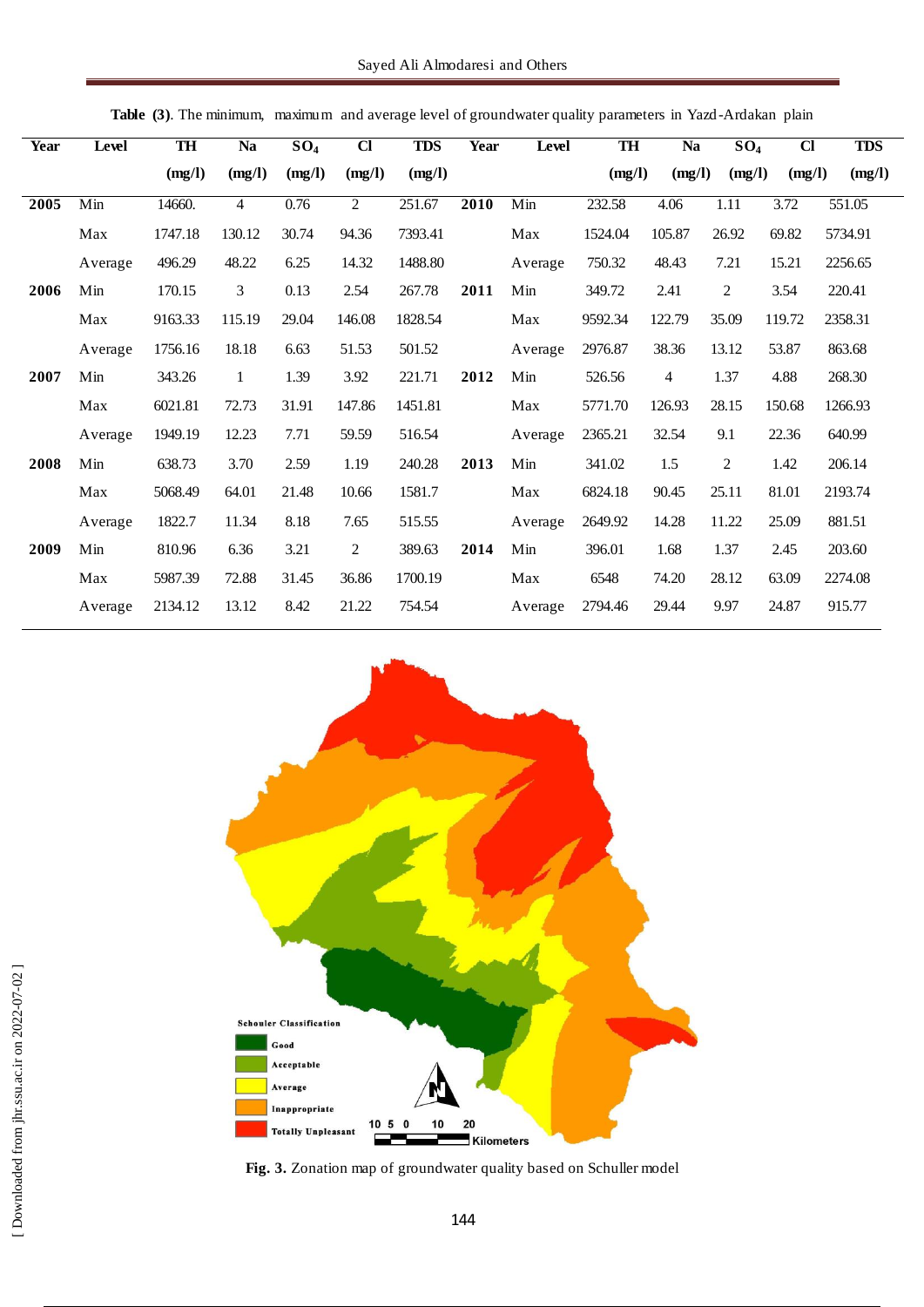| <b>Row</b> | Area (Hectare) | Area $(\%)$ | Water Quality      |
|------------|----------------|-------------|--------------------|
|            | 357605         | 15.4        | Good               |
| 2          | 323928         | 13.9        | Acceptable         |
| 3          | 309075         | 13.3        | Average            |
| 4          | 645939         | 27.8        | Inappropriate      |
| 5          | 690223         | 29.7        | Totally Unpleasant |

**Table 4.**The information of the final map of drinkable water quality according to Schuller model

## **Discussion**

According to the zonation map of water quality based on Schuller model, it can be concluded that: 1. Approximately 30% of the studied area was in good and acceptable condition in regard with the quality of drinking water. These regions are located in mountainous areas of PishKooh and MiyanKooh which are parts of ShirKooh. Geographical component of this region is mostly composed of Taft lime stone. This issue is also confirmed by ground truth because the best quality water can be found in this region.

2. About 57% of the study area had poor quality drinking water, i.e. water with inappropriate and totally unpleasant quality. These regions are located north, east, and northeast. The poor quality of drinking water in these regions and an increase in the minerals can be attributed to the regions' geographical components which are shale and sandstone. Presence of brine and saline water springs in the region is a proof for this issue.

3. About 13% of the map of drinking water quality is devoted to average quality, which is located in the central area. This section of the region is composed of neogene and alluvial components, and most wells of drinking tap water are located in this section. Presence of drinking water with relatively low levels of minerals proves the accurate zonation of the map.

The results obtained from the model parameters show that the components of Na,  $SO_4$ , TDS and TH contain the largest area in inappropriate class and the component of Cl contains the largest area in quite unpleasant class.

Machiwal and his colleagues [13] have evaluated the groundwater quality of Rajasthan located in West India using GIS and Kriging interpolation method. According to the results and the sensitivity analysis, it was found that the water quality index is more sensitive to water hardness and TDS  $^{[13]}$ .

It can be due to the existence of Neogene manufacturers. These parameters have a high weight and Schuller model is more sensitive to them. In fact, these components in Yazd-Ardakan plain groundwater have more effects on Schuller model. Therefore, they should be more carefully evaluated and monitored. In an assessment of groundwater quality changes in Yazd-Ardakan plain, during the statistical period of 2000 to 2009, Ekrami et al. have introduced TH and EC as the most important parameters affecting the groundwater quality of the study area [16]. In

Rajasthan, India, it was found that TH has a high weight $[13]$ . The results are consistent with the studies conducted by Farajollahi $[17]$  and Ekrami et al.  $[16]$  the recurrent drought and the sharp drop in the groundwater aquifer can be the main reasons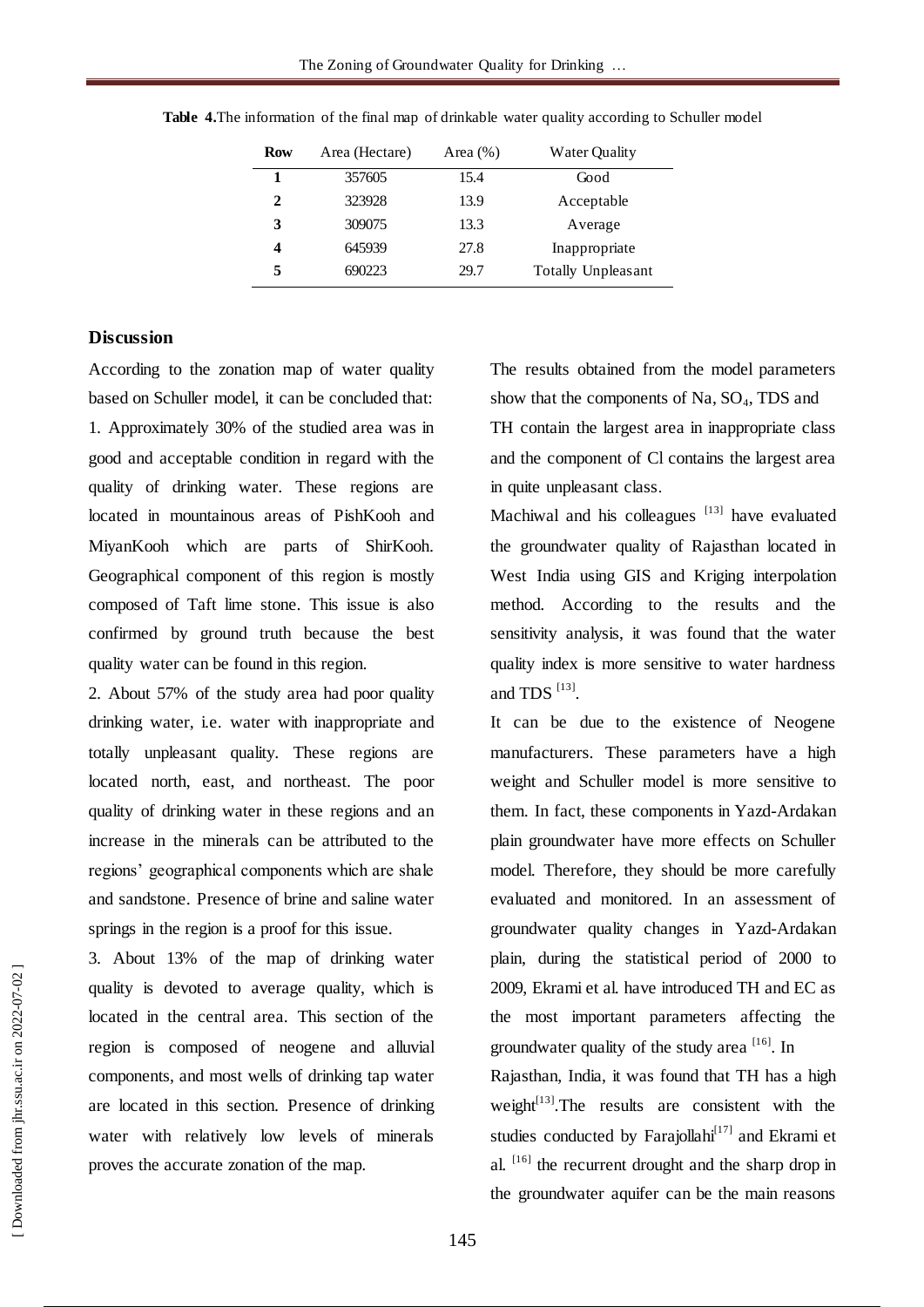for the increase of parameters (Cl, TH and TDS) affecting the groundwater quality. To evaluate and analyze the extent of groundwater salinity and nitrate in Neyriz Plain (Fars), Shabani and his colleagues have investigated some different geostatistical methods such as kriging, inverse distance, radial function and position and general estimator. According to this research results, the Kriging method was selected as the most appropriate method $^{[18]}$ .

### **Conclusions**

The Schoeller method is among the traditional methods to evaluate the quality of drinking water. It checks the parameters separately and determines the final quality based on the worst available one. Based on the results of the study of changes in rainfall in the period of 2005 to 2014, it was found that the drought phenomenon dominated the wetness in Yazd-Ardakan plain. The drought uptrend is particularly evident in the last decade. The results of changes in groundwater level in last four decades suggest its downward trend. The average decline of the water table is about 0.5 meters per year.

The results indicate that, by increasing the frequency of drought and severe decline of aquifer, the groundwater quality is greatly reduced. The reason of groundwater poor quality

in the eastern part of the region can be the existance of Neogene manufacturers. Being in the morphology unit of the Epandage pediment and erosional pediment is the reason of groundwater appropriate quality in the western part of the region. According to the obtained results, TDS component has the upward trend. Their amount is several times more than the extent permitted by the World Health Organization (WHO).

Therefore, it should be evaluated and monitored more carefully. Through the investigation of the changes trend of groundwater quality in Yazd-Ardakan plain during the statistical period of 2000 to 2009, Ekrami and his colleagues have introduced the components of TH and EC as the most important parameters affecting the groundwater quality of region.

According to the results, it can be said that the only principled way to prevent dangerous consequences of the water table decline and reduction of groundwater resources quantity and quality is the correct and systematic use of water and avoiding uncontrolled groundwater withdrawal.

## **Acknowledgements**

The authors would like to thank the Regional Water Organization and Research Vice-chancellor of ShahidSadoughi University of Medical Sciences.

#### **References:**

- 1. Haddeland I, Heinke J, Biemans H, et al. Global water resources affected by human interventions and climate change. Proceedings of the National Academy of Sciences. 2014;111(9):3251-6.
- 2. Pour Moghadas H. Study of ground water quality in lenjan township of isfahan province. Journal of Health Department. 2003;4:31-40.
- 3. Nnadi EO, Newman AP, Coupe SJ, et al. Stormwater harvesting for irrigation purposes: An investigation of chemical quality of water recycled in pervious pavement system. Journal of Environmental Management. 2015;147:246-56.